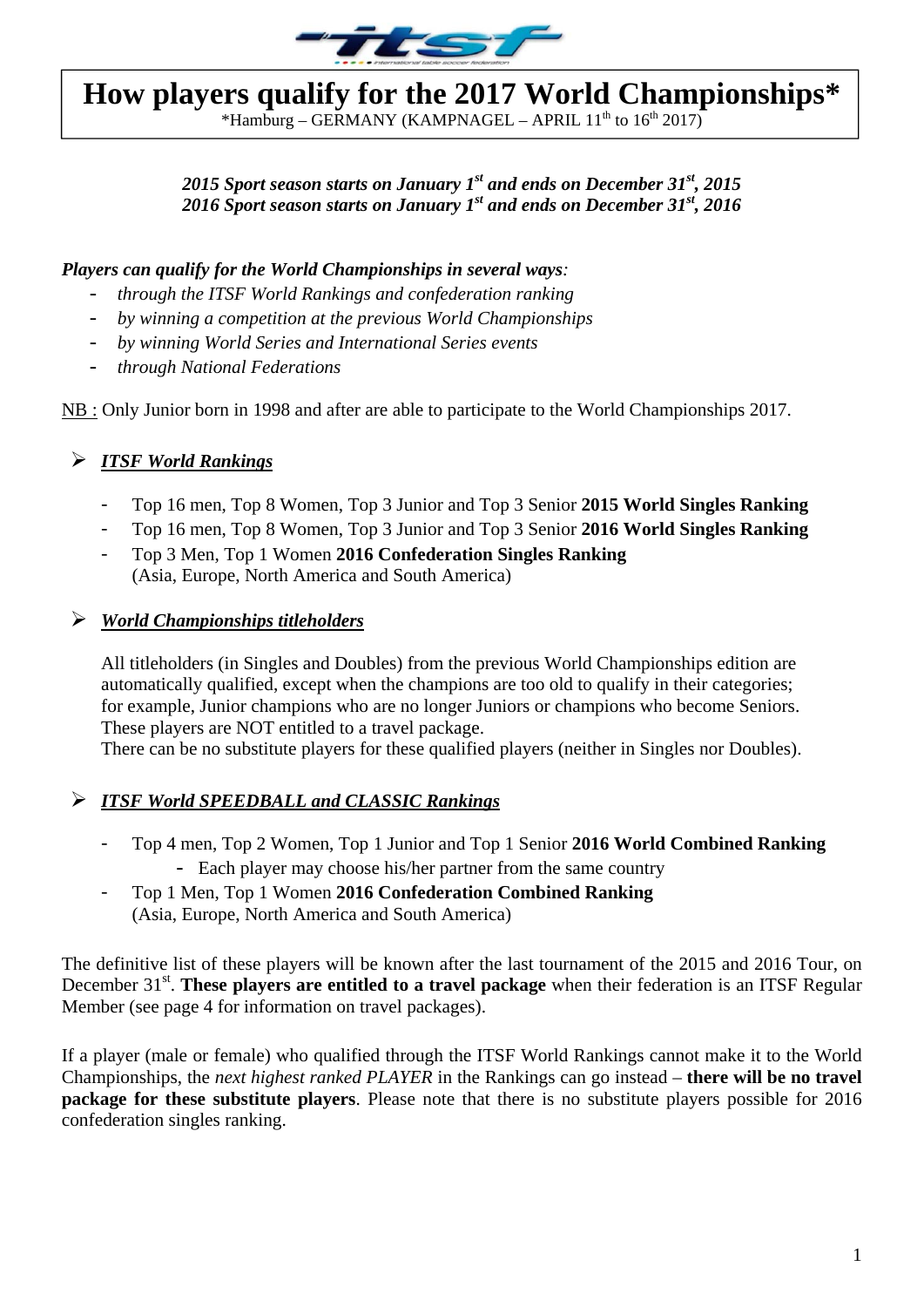### *"World Series" (WS) and "International Series" events*

- ‐ **2015 & 2016 World Series:** Top 3 Men, Top 1 Women, Top 1 Junior and Top 1 Senior in **Singles and Doubles** categories.
- ‐ **2016 World Series –** *Speed Ball and Classic doubles* Top 1 for each event is qualified.
- ‐ Top 1 Open Singles of each **International Series 2016** events are also qualified.

**These players are entitled to a travel package** (See page 4) when their federation is an ITSF Regular Member (except for the qualified players from World Series in Men, Women, Junior and Senior **Doubles** – no travel package for these qualified players. Moreover, ONLY Top 1 Men doubles in Classic and Speedball events are entitled to a travel package – no travel package for other categories in Classic and Speedball events).

There can be **no substitute players** for these qualified players (except for Junior Doubles : if one of the team is not allowed to take part in World Championships because he/she is too old, the other one is allowed to choose someone of his/her federation).

For each World Series, Men, Women, Junior and Senior **Doubles are qualified ONLY if the teams are from the same nationality.** 

If a player wins more than one World Series with different partners of his country he has to decide between them.

# *National Federations*

All ITSF member federations (regardless of their membership category) are entitled to send their players as follows:

| Qualification for World Championships 2017 |                         |                       |          |            |            |           |          |  |  |
|--------------------------------------------|-------------------------|-----------------------|----------|------------|------------|-----------|----------|--|--|
|                                            |                         | <b>REGULAR MEMBER</b> |          |            |            |           |          |  |  |
|                                            | <b>ASSOCIATE MEMBER</b> | under 500<br>members  | $U-1000$ | $U - 2000$ | $U - 5000$ | $U-10000$ | $10000+$ |  |  |
| Men's doubles *                            | $\overline{2}$          | 3                     | 4        | 5          | 6          | 7         | 8        |  |  |
| Women's doubles *                          | 2                       | 3                     | 4        | 5          | 6          | 7         | 8        |  |  |
| Junior doubles *                           | 2                       | 3                     | 4        | 5          | 6          | 7         | 8        |  |  |
| Senior doubles *                           | $\overline{2}$          | 3                     | 4        | 5          | 6          | 7         | 8        |  |  |
| Men's singles                              | $\overline{2}$          | 3                     | 4        | 5          | 6          |           | 8        |  |  |
| Women's singles                            | $\overline{2}$          | 3                     | 4        | 5          | 6          | 7         | 8        |  |  |
| Junior singles                             | 2                       | 3                     | 4        | 5          | 6          | 7         | 8        |  |  |
| Senior Singles                             | $\overline{2}$          | 3                     | 4        | 5          | 6          |           | 8        |  |  |
| Disable singles                            | No limit                | No limit              | No limit | No limit   | No limit   | No limit  | No limit |  |  |
| Disable doubles *                          | No limit                | No limit              | No limit | No limit   | No limit   | No limit  | No limit |  |  |

\* Applicable for doubles in Official, Speedball and Classic events.

‐ Each National Federation should determine their qualifications system according the number of qualified players listed above. Each National federation must publish their qualification system and conditions to all its members. NB : Qualified players can be either from 2015 and/or 2016 sport season.